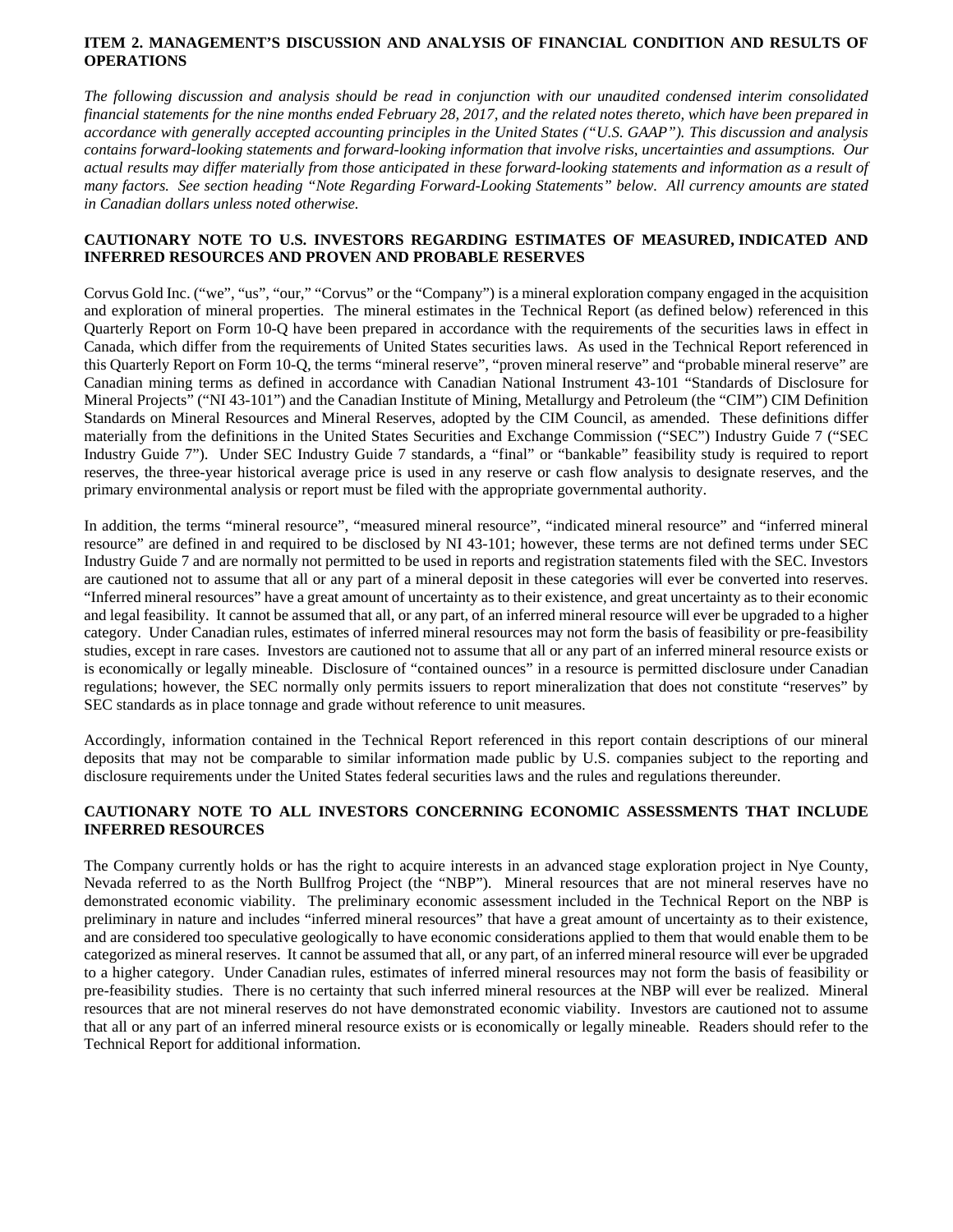# **NOTE REGARDING FORWARD-LOOKING STATEMENTS**

This Quarterly Report on Form 10-Q and the exhibits attached hereto contain "forward-looking statements" within the meaning of the United States Private Securities Litigation Reform Act of 1995, as amended, and "forward-looking information" within the meaning of applicable Canadian securities legislation, collectively "forward-looking statements". Such forward-looking statements concern our anticipated results and developments in the operations of the Company in future periods, planned exploration activities, the adequacy of the Company's financial resources and other events or conditions that may occur in the future. Forward-looking statements are frequently, but not always, identified by words such as "expects," "anticipates," "believes," "intends," "estimates," "potential," "possible" and similar expressions, or statements that events, conditions or results "will," "may," "could" or "should" (or the negative and grammatical variations of any of these terms) occur or be achieved. These forward-looking statements may include, but are not limited to, statements concerning:

- the Company's strategies and objectives, both generally and in respect of its specific mineral properties;
- the timing of decisions regarding the timing and costs of exploration programs with respect to, and the issuance of the necessary permits and authorizations required for, the Company's exploration programs, including for the NBP;
- the Company's estimates of the quality and quantity of the mineral resources at its mineral properties;
- the timing and cost of planned exploration programs of the Company and its joint venture partners (as applicable), and the timing of the receipt of results therefrom;
- the Company's future cash requirements and use of proceeds of sales of non-core assets;
- general business and economic conditions;
- the Company's ability to meet its financial obligations as they come due, and to be able to raise the necessary funds to continue operations;
- the Company's expectation that it will be able to add additional mineral projects of merit to its assets;
- the potential for the existence or location of additional high-grade veins at the NBP;
- the potential to expand the high-grade gold and silver at the YellowJacket target, and the potential to expand the higher-grade bulk tonnage at the Sierra Blanca target, at the NBP;
- the potential for any delineation of higher grade mineralization at the NBP;
- the potential for there to be one or more additional vein zone(s) to the west and northeast of the current YellowJacket high grade zone;
- the potential discovery and delineation of mineral deposits/resources/reserves and any expansion thereof beyond the current estimate;
- the potential for the NBP mineralization system to continue to grow and/or to develop into a major new higher-grade, bulk tonnage, Nevada gold discovery; and
- the Company's expectation that it will be able to build itself into a non-operator gold producer with significant carried interests and royalty exposure.

Such forward-looking statements reflect the Company's current views with respect to future events and are subject to certain known and unknown risks, uncertainties and assumptions. Many factors could cause actual results, performance or achievements to be materially different from any future results, performance or achievements that may be expressed or implied by such forward-looking statements, including, among others, risks related to:

- our requirement of significant additional capital;
- our limited operating history;
- our history of losses;
- cost increases for our exploration and, if warranted, development projects;
- our property being in the exploration stage;
- mineral exploration and production activities;
- our lack of mineral production from our property;
- estimates of mineral resources;
- changes in mineral resource estimates;
- differences in United States and Canadian mineral reserve and mineral resource reporting;
- our exploration activities being unsuccessful;
- fluctuations in gold, silver and other metal prices;
- our ability to obtain permits and licenses for production;
- government and environmental regulations that may increase our costs of doing business or restrict our operations;
- proposed legislation that may significantly affect the mining industry;
- land reclamation requirements;
- competition in the mining industry;
- equipment and supply shortages;
- current and future joint ventures and partnerships;
- our ability to attract qualified management;
- the ability to enforce judgment against certain of our Directors;
- currency fluctuations;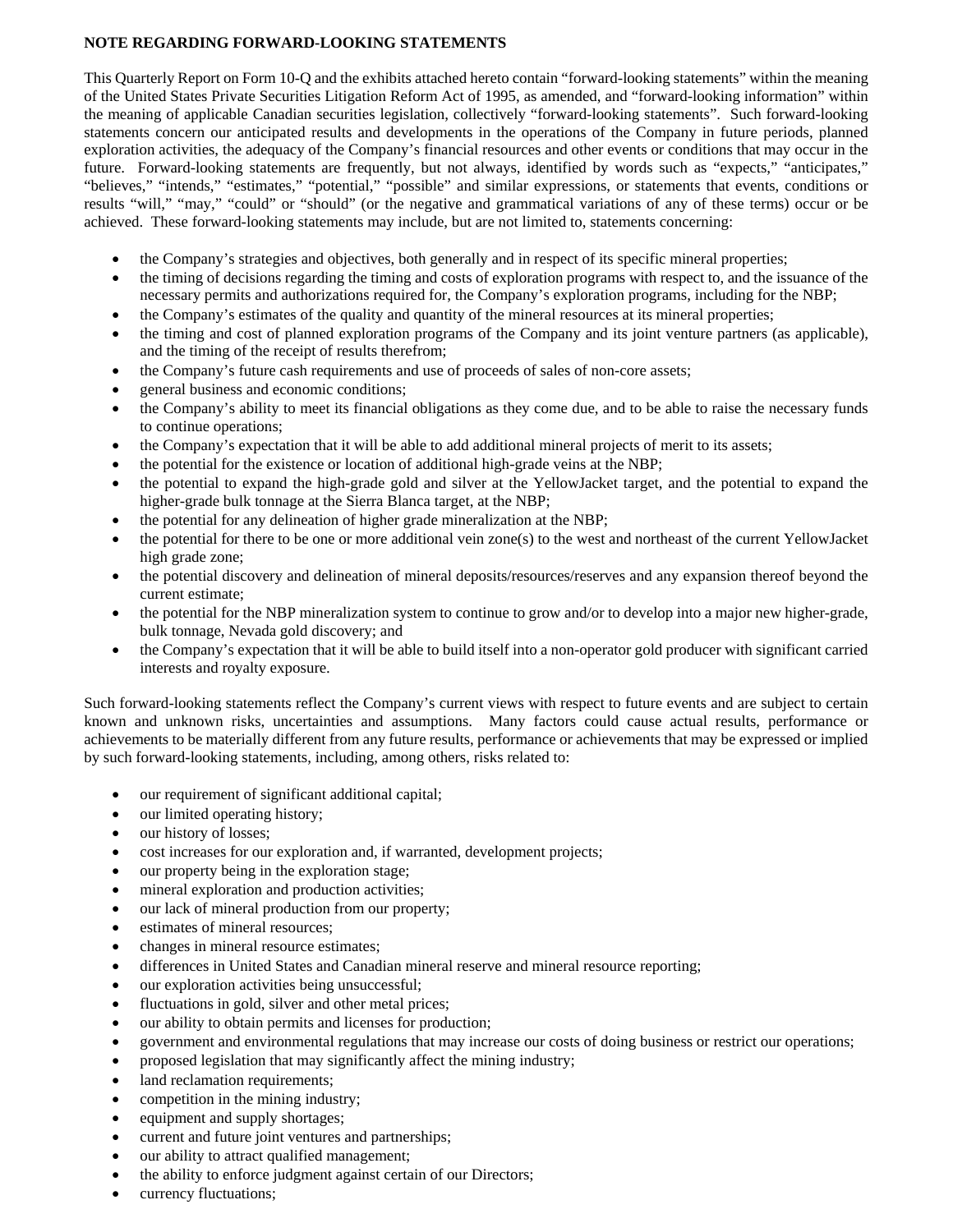- claims on the title to our property;
- surface access on our property;
- potential future litigation;
- our lack of insurance covering all our operations;
- our status as a "passive foreign investment company" under US federal tax code; and
- the Common Shares.

Should one or more of these risks or uncertainties materialize, or should underlying assumptions prove incorrect, actual results may vary materially from those described herein. This list is not exhaustive of the factors that may affect any of the Company's forward-looking statements. Forward-looking statements are statements about the future and are inherently uncertain, and actual achievements of the Company or other future events or conditions may differ materially from those reflected in the forward-looking statements due to a variety of risks, uncertainties and other factors, including without limitation those discussed in Part I, Item 1A, Risk Factors, of our Annual Report on Form 10-K, as filed with the SEC on August 22, 2016, which are incorporated herein by reference, as well as other factors described elsewhere in this report and the Company's other reports filed with the SEC.

The Company's forward-looking statements contained in this Quarterly Report on Form 10-Q are based on the beliefs, expectations and opinions of management as of the date of this report. The Company does not assume any obligation to update forward-looking statements if circumstances or management's beliefs, expectations or opinions should change, except as required by law. For the reasons set forth above, investors should not attribute undue certainty to or place undue reliance on forward-looking statements.

### **Current Business Activities**

### **General**

The Company's material mineral property is the NBP, an advanced exploration stage project in Nevada which has a number of high-priority, bulk tonnage and high-grade vein targets (held through Corvus Gold Nevada Inc. ("Corvus Nevada"), a Nevada subsidiary).

The primary focus of the Company will be to leverage its exploration expertise to expand its existing deposits and discover major new gold deposits. Other than with respect to the ongoing exploration of the NBP, the Company's strategy is to leverage its other non-core assets by maintaining a retained royalty.

Highlights of activities during the period and to the date of this MD&A include:

- NBP Exploration: The 2016 Phase II drilling program began in mid-October 2016 with the initial drilling to the north and west of Sierra Blanca-YellowJacket resource in the Company's new West Zone and to the east in the Liberator Zone. In addition, drilling of "new discovery" targets at North Jolly Jane, Connection, Cat Hill, Jim Dandy, East Savage Vein and the Deep Savage was conducted. A total of 11,000 metres of reverse circulation drilling is planned for Phase II, which is to be completed by mid-April 2017.
- Results for 8 holes drilled in the Liberator Zone, immediately east of YellowJacket have outlined mineralization along an 800 metre strike length, with broad zones of higher grade mineralization along the Liberator Fault.
- Nineteen holes have been drilled in the Company's new Western Zone (previously described as the NWSB and Swale targets), which lies immediately west of the Sierra Blanca-YellowJacket resource. This drilling has outlined a zone of near surface gold mineralization with all holes returning broad intercepts near the currently defined open pit resource.
- Four holes have been drilled in the North Jolly Jane target and main Jolly Jane resource area. This drilling has indicated the potential of higher-grade zones in the North Jolly Jane target area, related to stockwork quartz veining along the West Jolly Jane fault zone.
- Metallurgical tests have been initiated on mineralized samples from the YellowJacket and West Zones. These test programs include flotation concentration tests on 11 composites and five heap leach column tests.
- Baseline characterization activities continued with re-completion of the NB-WW-04 water quality monitoring well, collection and reporting of meteorological data.
- The Company's Sarcobatus water well, originally developed in 1952, was re-completed and produced to begin to characterize the production capacity.

# **Nevada Property**

# *North Bullfrog Project*

Our principal mineral property is the NBP, a gold exploration project located in northwestern Nye County, Nevada, in the Northern Bullfrog Hills about 15 km north of the town of Beatty. The NBP does not have any known proven or probable reserves under SEC Industry Guide 7 and the project is exploratory in nature. A NI 43-101 technical report entitled "Technical Report and Preliminary Economic Assessment for Combined Mill and Heap Leach Processing at the North Bullfrog Project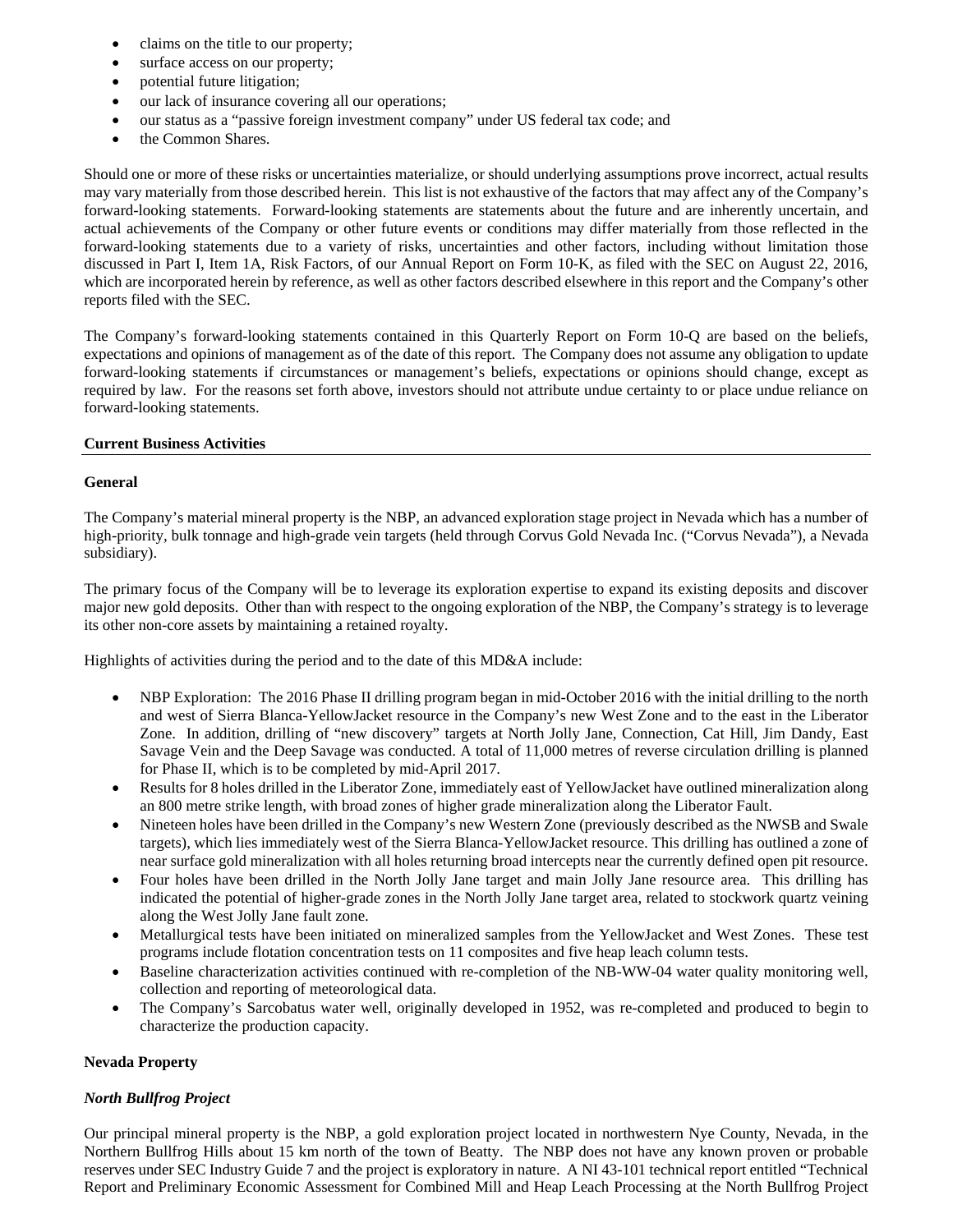Bullfrog Mining District, Nye County, Nevada" with an effective date of June 16, 2015, as amended and restated on May 18, 2016, (the "Technical Report") is available under Corvus Gold's SEDAR profile at www.sedar.com and EDGAR profile at www.sec.gov. The Technical Report is referred to herein for informational purposes only and is not incorporated herein by reference. The Technical Report contains disclosure regarding mineral resources that are not Guide 7 compliant proven or probable reserves, see "Cautionary Note to U.S. Investors Regarding Estimates of Measured, Indicated and Inferred Resources and Proven and Probable Reserves" above.

The NBP is located in the Bullfrog Hills of northwestern Nye County, Nevada (Figure 1). The NBP covers about 7,223 hectares of patented and unpatented mining claims in Sections 20, 21, 25, 26, 27, 28, 29, 32, 33, 34, 35, and 36 of T10S, R46E; sections 1, 2, 11, 12, 13, and 14 of T11S, R46E; section 31 of T10S, R47E; and sections 6, 9, 15, 16, and 17 T11S, R47E, MDBM. We have a total of nine option/lease agreements in place that give us control of an aggregate of 51 patented lode mining claims (Figure 2). Corvus Nevada owns an additional 5 patented claims (the Millman claims) and a 430 acre property with 1600 acrefeet of water rights located north of NBP in the Sacrobatus hydrographic basin (Basin 146).



*Figure 1. Property Map showing the Location of the North Bullfrog Project.* 



*Figure 2. Property Map of the North Bullfrog Project, Blue outline shows the NBP boundary and red areas are the Leased Private Land (UTm NAD 27 Zone 11).*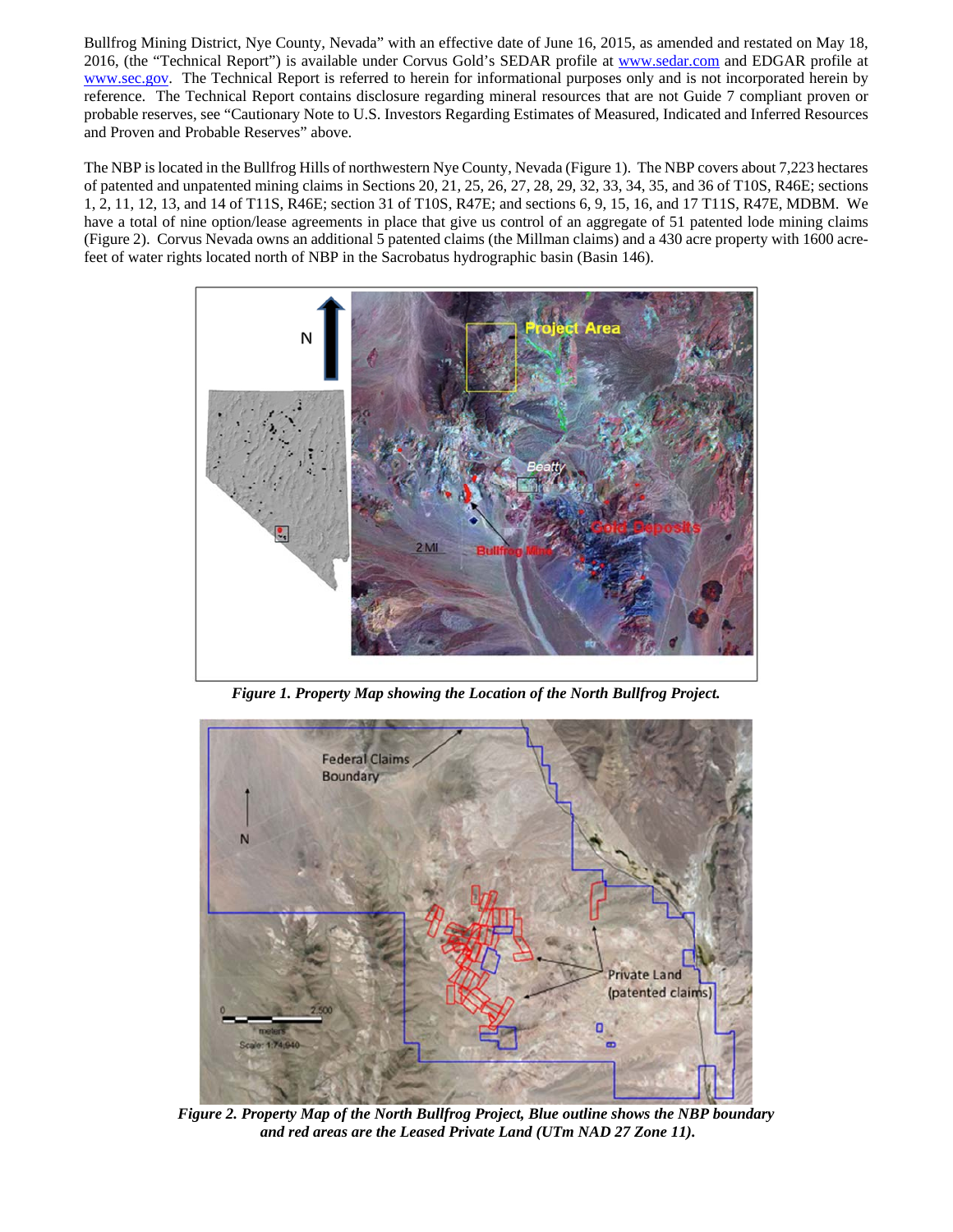# *Phase II 2016 Drilling Results*

A total of 10,132 metres of Reverse Circulation (RC) drilling have been completed during 2016 Phase II drilling program which began in October 2016 and is expected to be completed in April 2017. Drilling results, currently available, are from the Liberator Zone, and the new Western Zone (a combination of the previously described NWSB and Swale targets), which lie immediately to the east and west, respectively, of the Company's Sierra Blanca-YellowJacket resource (Figure 3), and the North Jolly Jane Target (Figure 6). The Phase II drilling program has also included holes drilled to the north and south of the Jolly Jane resource (North Jolly Jane) and Jim Dandy), the Savage Vein and Deep Savage areas, Connection and Cat Hill. Results from that drilling are still pending the laboratory assay data.



*Figure 3. Drill hole locations map for Phase II 2016, North Bullfrog Project.* 

# **Liberator Zone**

Eight holes have been completed in the Liberator Zone (Table 1). Results outline a broad zone of gold mineralization as six of the eight holes returned wide mineralized intercepts. Drill Hole NB16-320 intercepted broad gold mineralization starting at a shallow depth below surface returning 108 metres @ 0.57 g/t Au including higher grade vein intercepts of 1.52 metres @ 8.3 g/t Au and 1.52 metres @ 4.96 g/t Au (Table 1) and ending in mineralization. This zone has now been intercepted over a strike length of over 800 metres, and is oriented sub-parallel to the YellowJacket Deposit, with several zones of higher grade mineralization along the trend.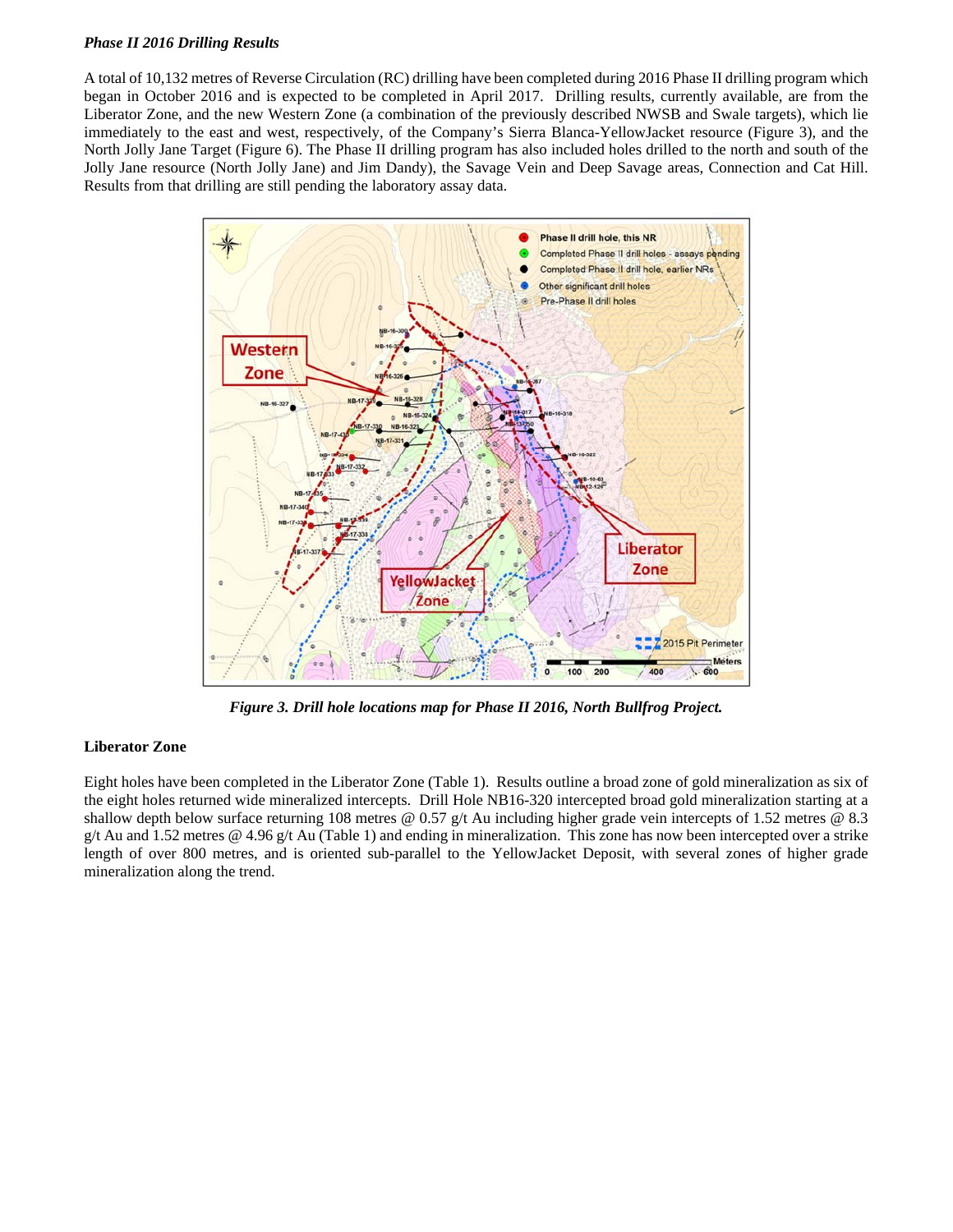# *Table 1 Phase II Drill Results - Liberator Zone*

*(Reported drill intercepts are not true widths. At this time, there is insufficient data with respect to the shape of the mineralization to calculate its true orientation in space.)* 

|                    | From (m) | To(m)  | Length $(m)$ * | Gold (g/t)                        | Silver $(g/t)$                    |
|--------------------|----------|--------|----------------|-----------------------------------|-----------------------------------|
| NB-16-315          | 228.6    | 323.09 | 94.5           | 0.36                              | 0.87                              |
| AZ 265 dip-70 inc  | 249.94   | 256.03 | 6.09           | 1.06                              | 0.72                              |
| inc                | 269.75   | 275.84 | 6.09           | 1.14                              | 1.43                              |
|                    | 329.18   | 338.33 | 9.15           | 0.15                              | 0.51                              |
|                    |          |        |                |                                   |                                   |
| NB-16-316          | 141.73   | 243.84 | 102.1          | 0.44                              | 1.15                              |
| AZ 265 dip-65 inc  | 198.12   | 201.17 | 3.05           | 0.88                              | 1.20                              |
| inc                | 228.6    | 231.65 | 3.05           | 0.94                              | 2.12                              |
|                    |          |        |                |                                   | Hole ended in gold mineralization |
| NB-16-319          | 97.54    | 100.58 | 3.05           | 1.56                              | 14.17                             |
| AZ 265 dip-75      | 106.68   | 117.35 | 10.7           | 0.15                              | 1.01                              |
|                    | 132.59   | 164.59 | 32             | 0.25                              | 0.79                              |
|                    | 169.16   | 181.36 | 12.2           | 0.13                              | 0.58                              |
|                    | 188.98   | 220.98 | 32             | 0.16                              | 0.34                              |
|                    |          |        |                |                                   |                                   |
| NB-16-320          | 76.2     | 184.4  | 108.2          | 0.57                              | 0.87                              |
| AZ 270 dip -50 inc | 112.78   | 114.3  | 1.52           | 4.96                              | 6.04                              |
| inc                | 118.87   | 120.4  | 1.52           | 8.25                              | 1.52                              |
| inc                | 164.59   | 184.4  | 19.81          | 0.99                              | 1.13                              |
|                    |          |        |                | Hole ended in gold mineralization |                                   |
| NB-16-321          | 103.63   | 156.97 | 53.34          | 0.34                              | 0.76                              |
| AZ 270 dip -70 inc | 118.87   | 123.44 | 4.57           | 0.69                              | 0.88                              |
| inc                | 143.26   | 155.45 | 12.19          | 0.60                              | 0.84                              |
|                    |          |        |                |                                   |                                   |
| NB-16-317          | 33.53    | 132.59 | 99.06          | 0.25                              | 0.64                              |
| AZ 360 dip-90 inc  | 115.82   | 121.92 | 6.1            | 0.50                              | 0.71                              |
| inc                | 124.97   | 128.02 | 3.05           | 0.54                              | 1.07                              |
|                    | 160.02   | 190.5  | 30.48          | 0.25                              | 0.85                              |
|                    |          |        |                | Hole ended in gold mineralization |                                   |
| NB-16-318          | 82.3     | 88.39  | 6.09           | 0.14                              | 0.82                              |
| AZ 270 dip-65      | 146.3    | 213.36 | 67.06          | 0.44                              | 0.88                              |
| inc                | 158.5    | 170.69 | 12.19          | 0.59                              | 0.95                              |
| inc                | 175.26   | 195.07 | 19.81          | 0.58                              | 0.78                              |
|                    |          |        |                | Hole ended in gold mineralization |                                   |
| NB-16-322          | 118.87   | 121.92 | 3.05           | 0.31                              | 3.41                              |
| AZ 265 dip-65      | 134.11   | 175.26 | 41.15          | 0.46                              | 0.85                              |
| inc                | 134.11   | 135.64 | 1.52           | 0.91                              | 1.14                              |

*\* Mineralized thickness calculated @ 0.10 g/t Au cutoff with internal intervals calculated @ 1.0 g/t Au cutoff*

*inc 152.4 166.12 13.72 0.74 0.86*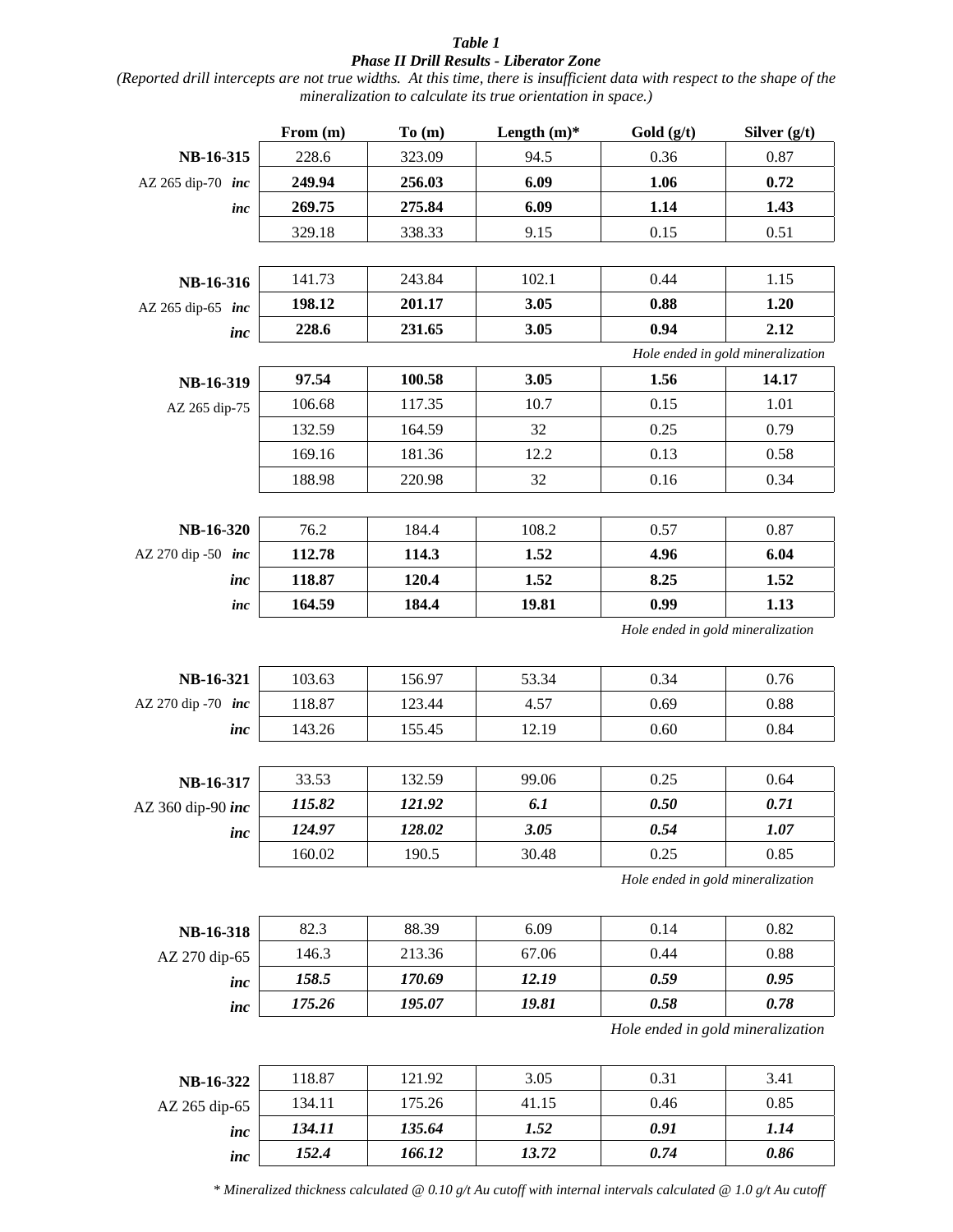The Liberator Zone is parallel to the YellowJacket deposit and has about the same strike length at nearly one kilometre. Although the Liberator and YellowJacket structural zones are parallel, they dip in opposite directions with the YellowJacket dipping to the west and the Liberator dipping to the east, which led to the Liberator not being effectively tested in the past during the east directed YellowJacket drilling programs. The new Liberator discovery like the YellowJacket has returned drill intersections of shallow, higher grade gold mineralization (NB-15-267, **11m @ 3.5 g/t Au,** NR15-14, Oct. 15, 2015; NB-13- 350, **6m @ 2.4 g/t Au,** NR13-25**,** Oct. 10, 2013; NB-12-126, **5.7m @ 6 g/t Au,** NR12-10, Mar. 22, 2012; NB-10-63, **14m @ 6 g/t Au,** NR11-03, Feb. 1, 2011). In addition, the Liberator also hosts broad zones of lower grade mineralization highlighting the extensive fluid flow of gold and silver rich solutions in this large structural zone (NB-16-320, **108m @ 0.57 g/t Au**; NB-16-303, **154m @ 0.54 g/t Au,** NR16-11, Aug. 2, 2016; NB-15-267, **210m @ 0.47 g/t Au**, NR15-14, Oct. 15, 2016; *low grade halo around high-grade zone*).

These infill holes that have added continuity to the overall Liberator mineralized zone and importantly, have now defined its northern extension (NB-16-315 **6.1m @ 1.06 g/t Au** and **6.1m @ 1.14 g/t Au**) below the intercept in hole NB-16-300 with **18m @ 1.8 g/t Au**. The higher-grade parts of the Liberator system are related to quartz stockwork and sulfidized zones at intersections with northeast structures, forming shoots within the very broad and extensive structurally controlled low-grade system. The Liberator Zone converges with the YellowJacket structural zone near surface at a depth of about 30 metres. These holes continue to outline the large Liberator structural zone which hosts broad low-grade mineralization and currently three higher grade chutes. Follow-up drilling on the zone is being planned.

# **Deep High-Grade Target**

The refinement of the strike and dip of the Liberator Zone along with deep drilling success announced late last year at YellowJacket (NB-16-314, **10.7m @ 2.41 g/t Au & 9.7 g/t Ag,** NR16-14, Nov. 29, 2016) has now outlined new deep target potential for the Sierra Blanca/YellowJacket deposit. The deep targets are located where the large YellowJacket and Liberator structural zones intersect the underlying low angle, West Jolly Jane Fault at depths of 400-500 metres (Figure 4). This geologic target is analogous to the Hishikari deposit in Japan which hosts large high-grade, gold-silver deposits along major structural zones at the contact between underlying basement sediments and overlying volcanic units. Follow-up core drilling of this target is planned for the next phase of North Bullfrog exploration later this year.



*Figure 4. District cross-section showing deep and other target areas for future exploration.* 

# **Western Zone**

During the Phase II 2016 drill program, 18 holes were drilled in the new Western Zone, which is a combination of the previously described NWSB and Swale targets, and lies immediately west of the Company's Sierra Blanca-YellowJacket resource (Figure 3). Results (Table 2) continue to outline an extensive zone of near surface gold mineralization with all holes returning broad intercepts near the current open pit resource. Drill hole NB-17-329 intercepted **91.4 metres @ 0.52 g/t Au** including a higher grade stockwork vein intercept of **38.1 metres @ 0.97 g/t Au** (Table 2).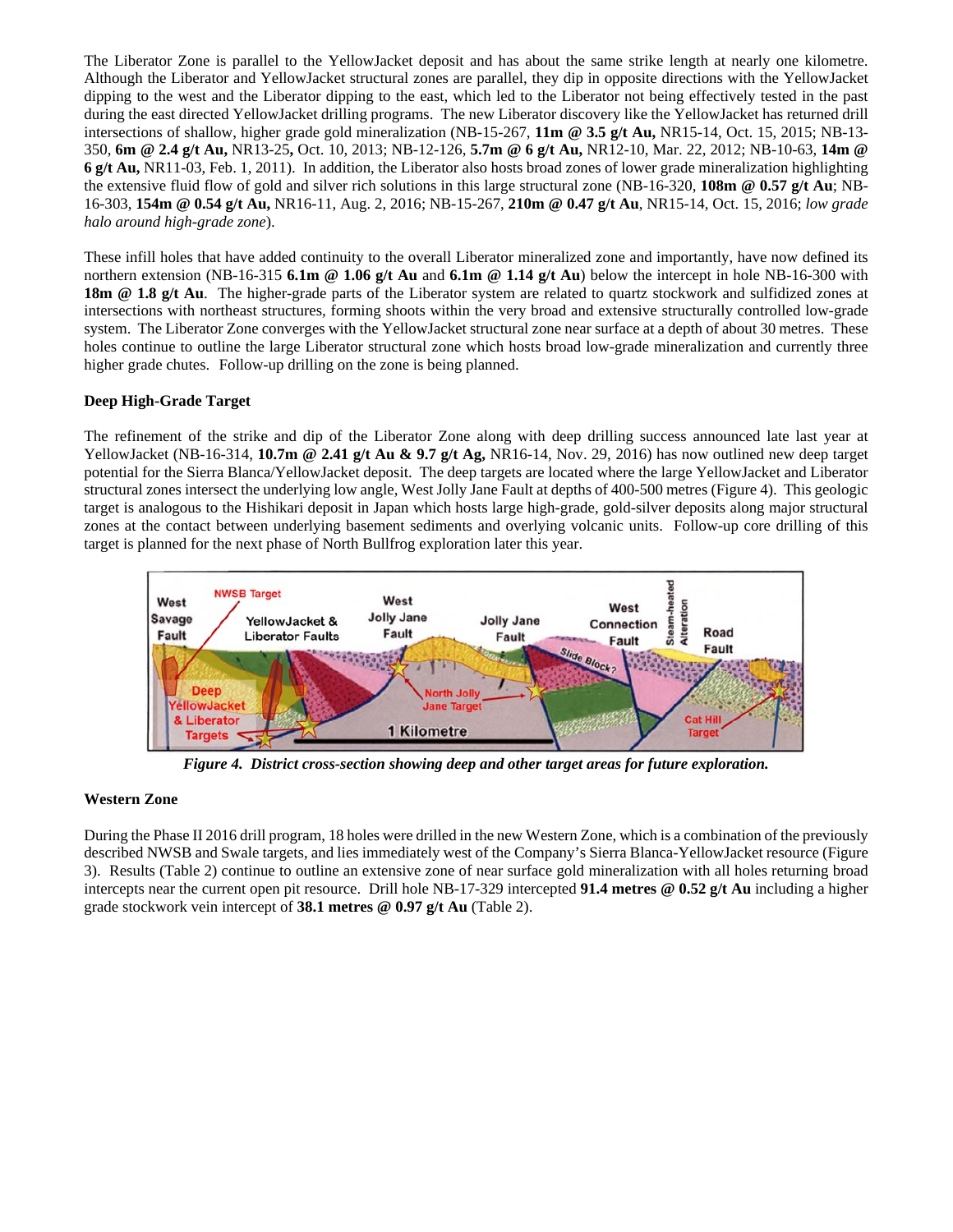# *Table 2 Phase II Drill Results - Western Zone*

*(Reported drill intercepts are not true widths. At this time, there is insufficient data with respect to the shape of the mineralization to calculate its true orientation in space.)*

|                   | From (m) | To(m)  | Length $(m)$ * | Gold $(g/t)$ | Silver $(g/t)$ |
|-------------------|----------|--------|----------------|--------------|----------------|
| NB-16-323         | 70.1     | 135.64 | 65.54          | 0.64         | 1.11           |
| AZ 85 dip-75 inc  | 73.15    | 91.44  | 18.29          | 0.91         | 1.57           |
| inc               | 114.3    | 131.06 | 16.76          | 0.98         | 0.92           |
|                   |          |        |                |              |                |
| NB-16-324         | 106.68   | 112.78 | 6.1            | 0.70         | 0.30           |
| AZ 135 dip-50 inc | 108.2    | 111.25 | 3.05           | 1.17         | 0.38           |
|                   | 147.83   | 195.07 | 47.24          | 0.16         | 0.32           |
|                   | 225.55   | 242.32 | 16.77          | 0.18         | 0.42           |
|                   | 248.41   | 252.98 | 4.57           | 0.12         | 0.56           |
|                   | 262.13   | 291.08 | 28.95          | 0.24         | 1.06           |
|                   | 318.52   | 332.23 | 13.71          | 0.18         | 0.88           |
|                   |          |        |                |              |                |
| NB-16-325         | 120.4    | 228.6  | 108.2          | 0.41         | 0.81           |
| AZ 85 dip-55 inc  | 140.21   | 144.78 | 4.57           | 0.61         | 0.87           |
| inc               | 152.4    | 153.92 | 1.52           | 0.51         | 1.06           |
| inc               | 179.83   | 185.93 | 6.1            | 0.69         | 0.79           |
| inc               | 192.02   | 211.84 | 19.82          | 0.73         | 1.35           |
| inc               | 216.41   | 219.46 | 3.05           | 0.57         | 0.74           |
|                   | 233.17   | 239.27 | 6.1            | 0.12         | 0.41           |
|                   | 251.46   | 300.23 | 48.77          | 0.18         | 0.61           |
|                   | 307.85   | 316.99 | 9.14           | 0.16         | 0.48           |
|                   | 333.76   | 402.34 | 68.58          | 0.21         | 1.32           |
|                   |          |        |                |              |                |
| NB-16-326         | 114.3    | 243.84 | 129.54         | 0.37         | 0.69           |
| AZ 85 dip-55 inc  | 143.26   | 149.35 | 6.09           | 0.61         | 0.96           |
| inc               | 153.92   | 156.97 | 3.05           | 0.58         | 0.99           |
| inc               | 163.07   | 166.12 | 3.05           | 0.53         | 0.67           |
| inc               | 175.26   | 190.5  | 15.24          | 0.59         | 0.85           |
| inc               | 231.65   | 237.74 | 6.09           | 0.71         | 0.94           |
|                   | 263.65   | 313.94 | 50.29          | 0.22         | 0.83           |
|                   | 324.61   | 353.57 | 28.96          | 0.14         | 0.34           |
|                   | 409.96   | 432.82 | 22.86          | 0.12         | 0.32           |

*Hole ended in gold mineralization* 

**NB-16-327** *Water well hole, No Significant Intercepts*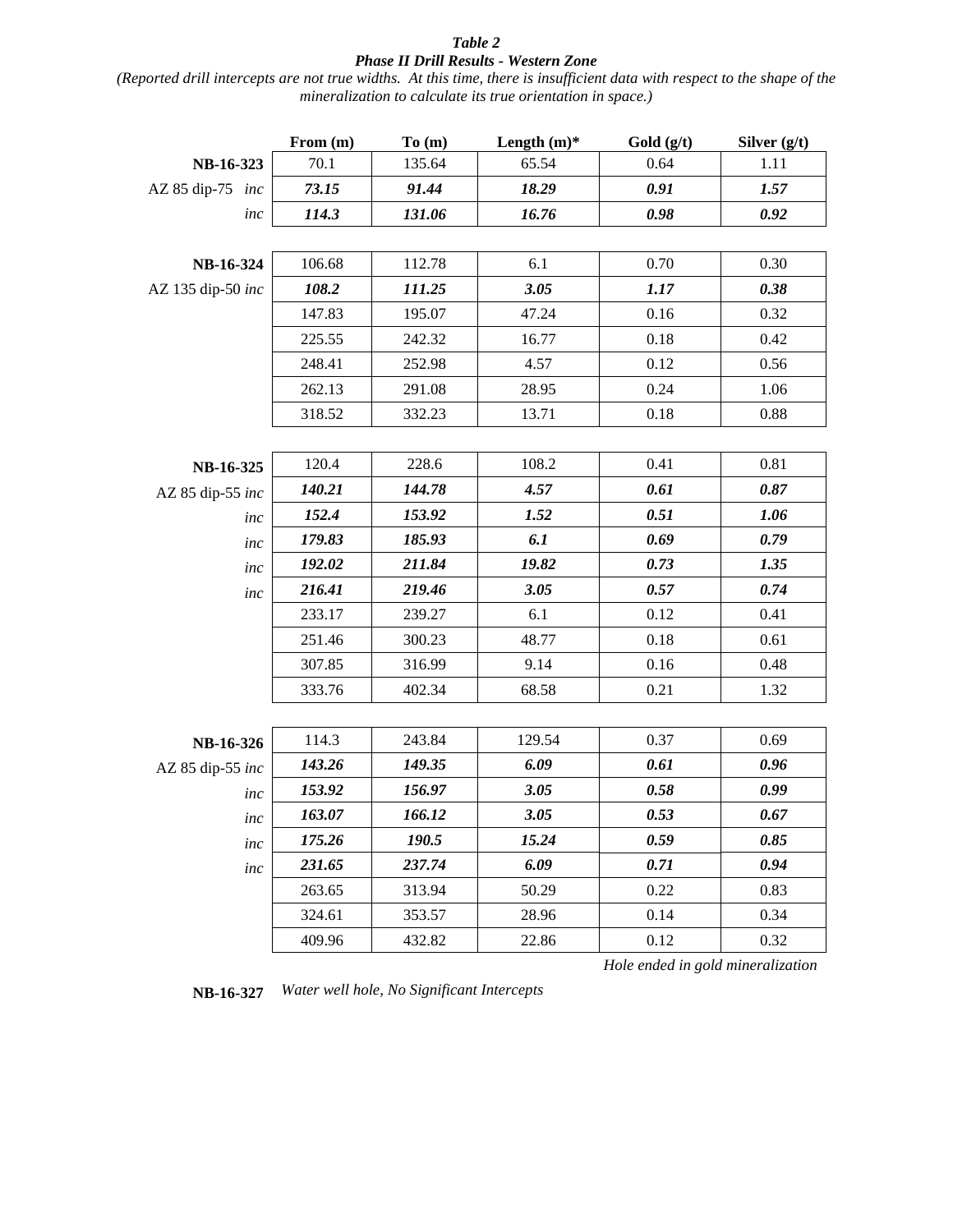|                   | From (m) | To (m) | Length $(m)$ * | Gold (g/t)                        | Silver (g/t) |
|-------------------|----------|--------|----------------|-----------------------------------|--------------|
| NB-16-328         | 150.88   | 181.36 | 30.48          | 0.37                              | 1.27         |
| AZ 85 dip -55 inc | 172.21   | 176.78 | 4.57           | 0.70                              | 1.66         |
|                   | 202.69   | 259.08 | 56.39          | 0.37                              | 2.68         |
| inc               | 210.31   | 214.88 | 4.57           | 0.64                              | 1.53         |
| inc               | 236.22   | 239.27 | 3.05           | 0.93                              | 5.65         |
|                   | 271.27   | 284.99 | 13.72          | 0.12                              | 0.39         |
|                   |          |        |                |                                   |              |
| NB-17-329         | 85.34    | 176.78 | 91.44          | 0.52                              | 1.54         |
| AZ 90 dip-55 inc  | 88.39    | 126.49 | 38.1           | 0.97                              | 2.77         |
|                   | 231.65   | 251.46 | 19.81          | 0.13                              | 0.40         |
|                   | 257.56   | 263.65 | 6.09           | 0.13                              | 0.71         |
|                   |          |        |                | Hole ended in gold mineralization |              |
| <b>NB-17-330</b>  | 62.48    | 65.53  | 3.05           | 0.14                              | 0.31         |
| AZ 85 dip-55      | 80.77    | 153.92 | 73.15          | 0.51                              | 1.17         |
| inc               | 86.87    | 117.35 | 30.48          | 0.78                              | 1.49         |
| inc               | 121.92   | 131.06 | 9.14           | 0.60                              | 1.27         |
|                   | 202.69   | 205.74 | 3.05           | 0.13                              | 0.23         |
|                   | 210.31   | 242.32 | 32.01          | 0.17                              | 1.15         |
|                   |          |        |                |                                   |              |
| NB-17-331         | 97.54    | 132.59 | 35.05          | 0.63                              | 1.30         |
| AZ 85 dip -55 inc | 99.06    | 123.44 | 24.38          | 0.81                              | 1.60         |
|                   | 146.3    | 152.4  | 6.1            | 0.33                              | 0.13         |
|                   |          |        |                |                                   |              |
| NB-17-332         | 47.24    | 184.4  | 137.16         | 0.45                              | 1.15         |
| AZ 085 dip-70 inc | 51.82    | 67.06  | 15.24          | 0.82                              | 1.59         |
| inc               | 80.77    | 123.44 | 42.67          | 0.78                              | 1.38         |
|                   | 188.98   | 213.36 | 24.38          | 0.13                              | 0.30         |
|                   |          |        |                | Hole ended in gold mineralization |              |
| NB-17-333         | 88.39    | 190.5  | 102.11         | 0.38                              | 0.93         |
| AZ 090 dip-65 inc | 91.44    | 111.25 | 19.81          | 1.05                              | 1.85         |
|                   |          |        |                |                                   |              |
| NB-17-334         | 76.20    | 155.45 | 79.25          | 0.31                              | 0.76         |
| AZ 090 dip-55 inc | 76.20    | 80.77  | 4.57           | 0.56                              | 0.85         |
| inc               | 124.97   | 138.68 | 13.71          | 0.60                              | 1.35         |
|                   | 167.64   | 172.21 | 4.57           | 0.12                              | 0.36         |
|                   | 176.78   | 214.88 | 38.10          | 0.25                              | 1.14         |

*inc 192.02 196.60 4.57 0.97 4.01*

*Hole ended in gold mineralization*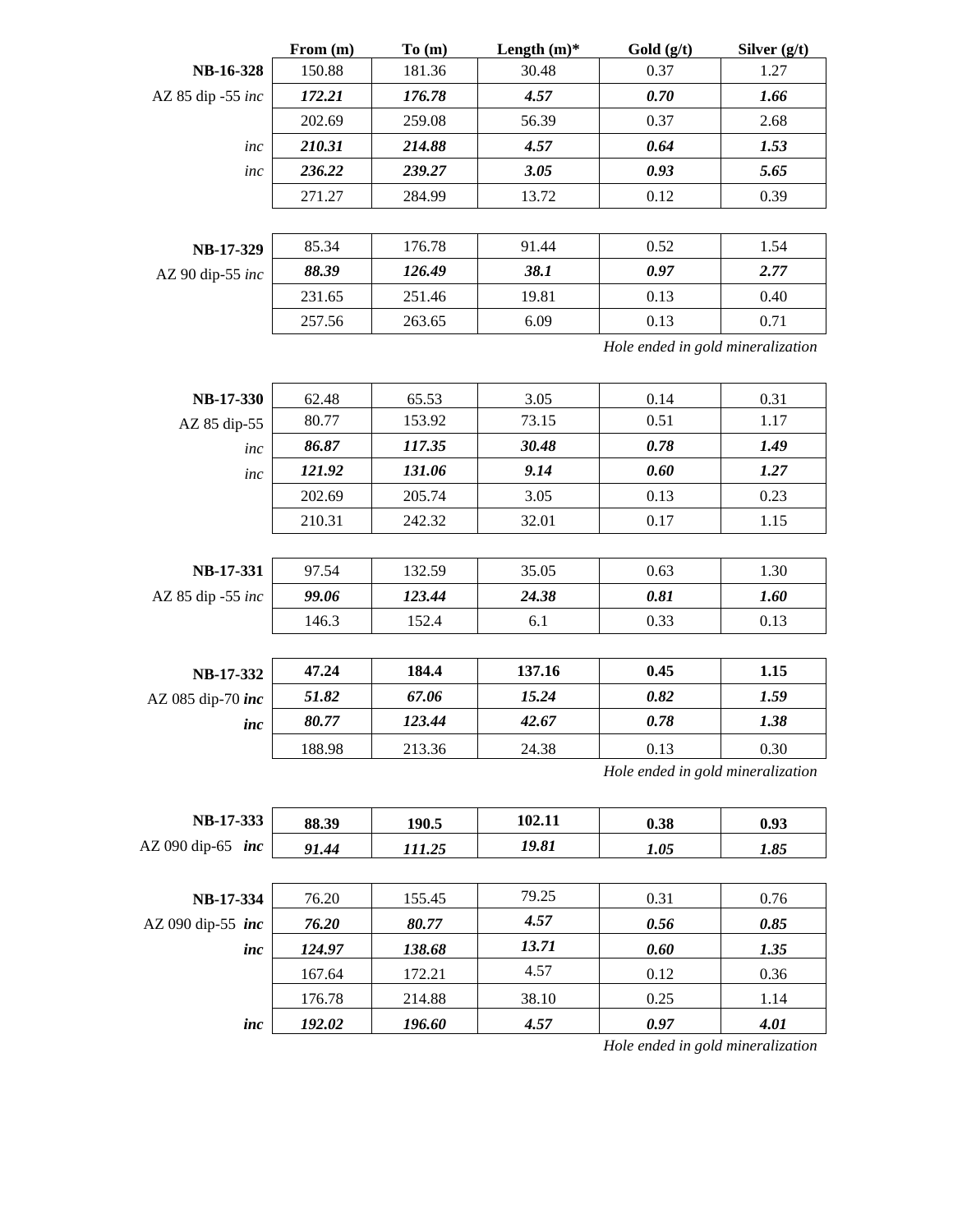|                   | From (m) | To(m)  | Length $(m)$ * | Gold (g/t) | Silver $(g/t)$ |
|-------------------|----------|--------|----------------|------------|----------------|
| NB-17-335         | 64.01    | 92.96  | 28.95          | 0.49       | 1.97           |
| AZ 090 dip-55 inc | 67.06    | 79.25  | 12.19          | 0.78       | 2.34           |
|                   | 99.06    | 160.02 | 60.96          | 0.31       | 6.28           |
| inc               | 132.59   | 135.64 | 3.05           | 1.04       | 7.00           |
| inc               | 140.21   | 141.73 | 1.52           | 1.01       | 18.00          |
| inc               | 147.83   | 149.35 | 1.52           | 0.76       | 59.00          |
|                   |          |        |                |            |                |
| NB-17-336         | 42.67    | 48.77  | 6.10           | 0.26       | 0.37           |
| AZ 085 dip-45     | 57.91    | 65.53  | 7.62           | 1.04       | 0.69           |
| inc               | 59.44    | 62.48  | 3.05           | 2.18       | 0.94           |
|                   | 109.73   | 114.30 | 4.57           | 0.38       | 0.74           |
|                   | 137.16   | 140.21 | 3.05           | 0.31       | 0.80           |
|                   | 146.30   | 179.83 | 33.53          | 0.34       | 0.41           |
| inc               | 150.88   | 152.40 | 1.52           | 0.95       | 0.41           |
| inc               | 160.02   | 164.59 | 4.57           | 0.61       | 0.66           |
|                   |          |        |                |            |                |
| NB-17-337         | 30.48    | 41.15  | 10.67          | 0.36       | 0.46           |
| AZ 090 dip-50 inc | 38.10    | 39.62  | 1.52           | 1.21       | 1.34           |
|                   |          |        |                |            |                |
| NB-17-338         | 45.72    | 70.10  | 24.38          | 0.71       | 1.33           |
| AZ 090 dip-50 inc | 47.24    | 62.48  | 15.24          | 0.98       | 1.65           |
|                   | 76.20    | 91.44  | 15.24          | 0.26       | 0.53           |
|                   |          |        |                |            |                |
| NB-17-339         | 132.59   | 134.11 | 1.52           | 0.34       | 0.49           |
| AZ 090 dip -55    |          |        |                |            |                |
|                   |          |        |                |            |                |
| <b>NB-17-340</b>  | 65.53    | 68.58  | 3.05           | 0.58       | 0.45           |
| AZ 085 dip-60 inc | 67.06    | 68.58  | 1.52           | 1.03       | 0.60           |
|                   | 73.15    | 150.88 | 77.73          | 0.43       | 2.67           |
| inc               | 76.20    | 79.25  | 3.05           | 0.93       | 2.38           |
| inc               | 105.16   | 117.35 | 12.19          | 0.88       | 11.22          |
| inc               | 129.54   | 137.16 | 7.62           | 0.94       | 0.65           |
|                   |          |        |                |            |                |
| <b>NB-17-430</b>  | 129.54   | 135.64 | 6.10           | 0.14       | 0.58           |
| Az 085 dip 60     | 164.59   | 182.88 | 18.29          | 0.17       | 0.35           |

*\* Mineralized thickness calculated @ 0.10 g/t Au cutoff with internal intervals calculated @ 1.0 g/t Au cutoff*

The mineralization intersected in the Western Zone is controlled by a large northeast trending structural zone which can be tracked for a strike length of nearly 1.5 kilometres. This zone hosts disseminated and stockwork related, higher grade gold mineralization along its length. Drilling to date is defining a contiguous shape to this higher-grade zone that is expected to be modeled in a new resource update later this year. The depth extent of this mineralization has yet to be assessed as well as a potential new, sub parallel zone to the west as illustrated by the interval intersected near the top of hole NB-17-329 (**38.1m @ 0.97 g/t Au**). Mineralization at the Western Zone is associated with distinct highly altered dikes intruding the Sierra Blanca Tuff.

At the north end of the NE trending Western Zone at the intersection with the YellowJacket and Liberator systems, a large rhyolite intrusive body occurs covering an area of one kilometre by half a kilometre. This rhyolite body hosts broad zones of low-grade gold mineralization, as well as structurally controlled higher grade mineralization near the margins. This rhyolite body may have an important genetic relationship to the larger North Bullfrog gold system and important implication for deep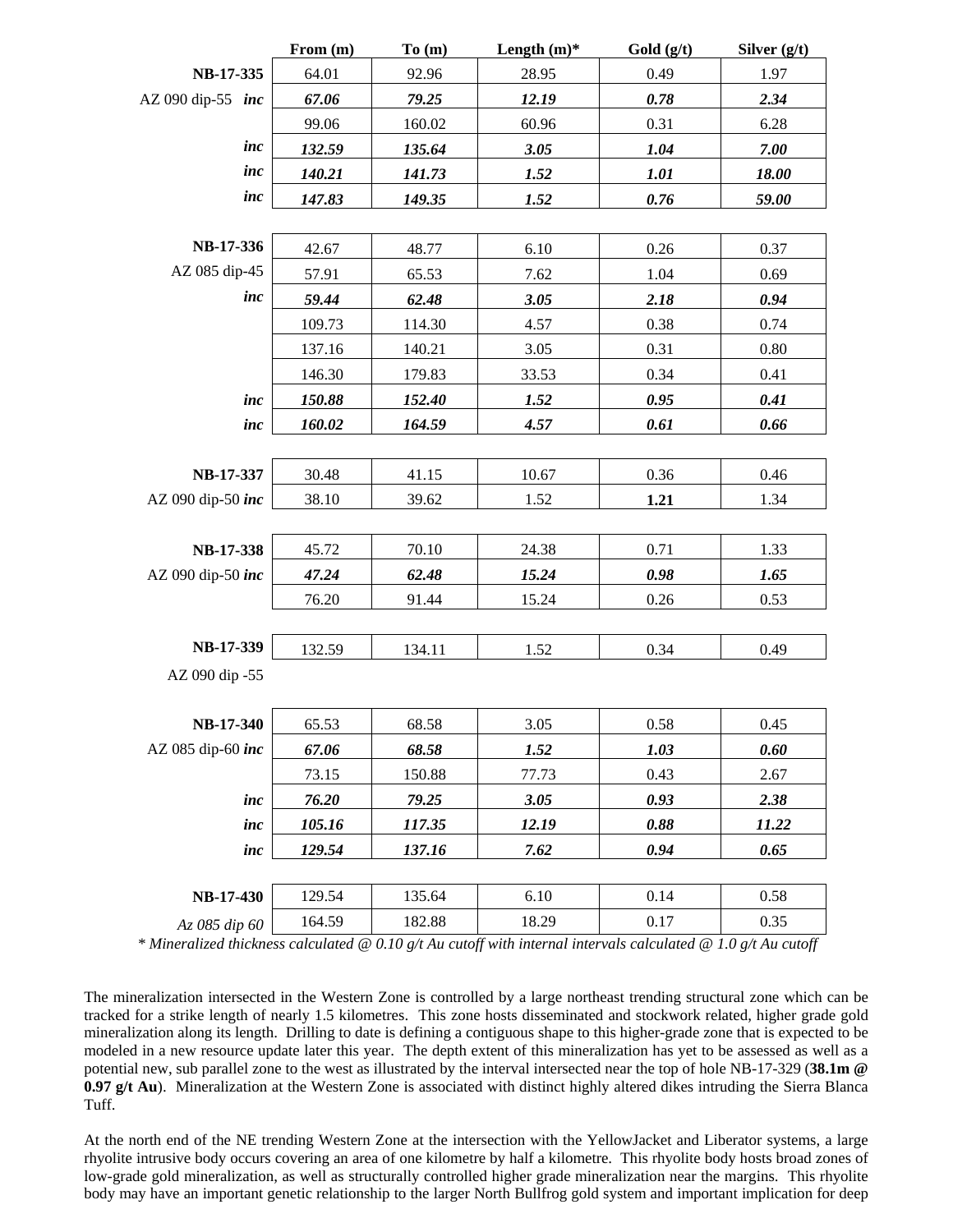targets below the current gold deposit. There is strongly elevated molybdenum (100-2800 ppm), uranium and zinc associated with gold mineralization, within and adjacent to the rhyolite dome feature (Figure 5). The alteration and mineralization of the rhyolite body is characteristic of a high-level porphyry environment with potential at depth.



*Figure 5. Map of elevated Molybdenum and Rhyolite intrusive at the north end of the Sierra Blanca-YellowJacket deposit, North Bullfrog Project.* 

# **North Jolly Jane Target**

Initial follow-up drill holes from the North Jolly Jane target (Figure 6) have returned broad zones of low-grade mineralization with several, plus ten-metre-thick zones of  $+0.5$  g/t gold (Table 3). Results to date suggests grades are improving to the north where follow-up drilling is scheduled to begin shortly.

The higher-grade zones in the North Jolly Jane target area are related to stockwork quartz veining along the West Jolly Jane fault zone and appear to be increasing as the drill program steps out to the north (NB-17-432 with 10.7m @ .0.80 g/t Au and 12.2m @ 0.76 g/t Au). The large District scale, West Jolly Jane Fault intersects another northeast trending District scale structural zone about 100 metres to the north of hole NB-17-432 which is currently being drill tested. In addition to structurally controlled higher grade zones, the North Jolly Jane target area has potential to develop a large new deposit of higher grade (twice the current grade) heap leach material that could enhance the project economics and production plan.

#### *Table 3*

#### *Phase II Drill Results – North Jolly Jane Target and Main Jolly Jane East Strucutural Target*

*(Reported drill intercepts are not true widths. At this time, there is insufficient data with respect to the shape of the mineralization to calculate its true orientation in space.)*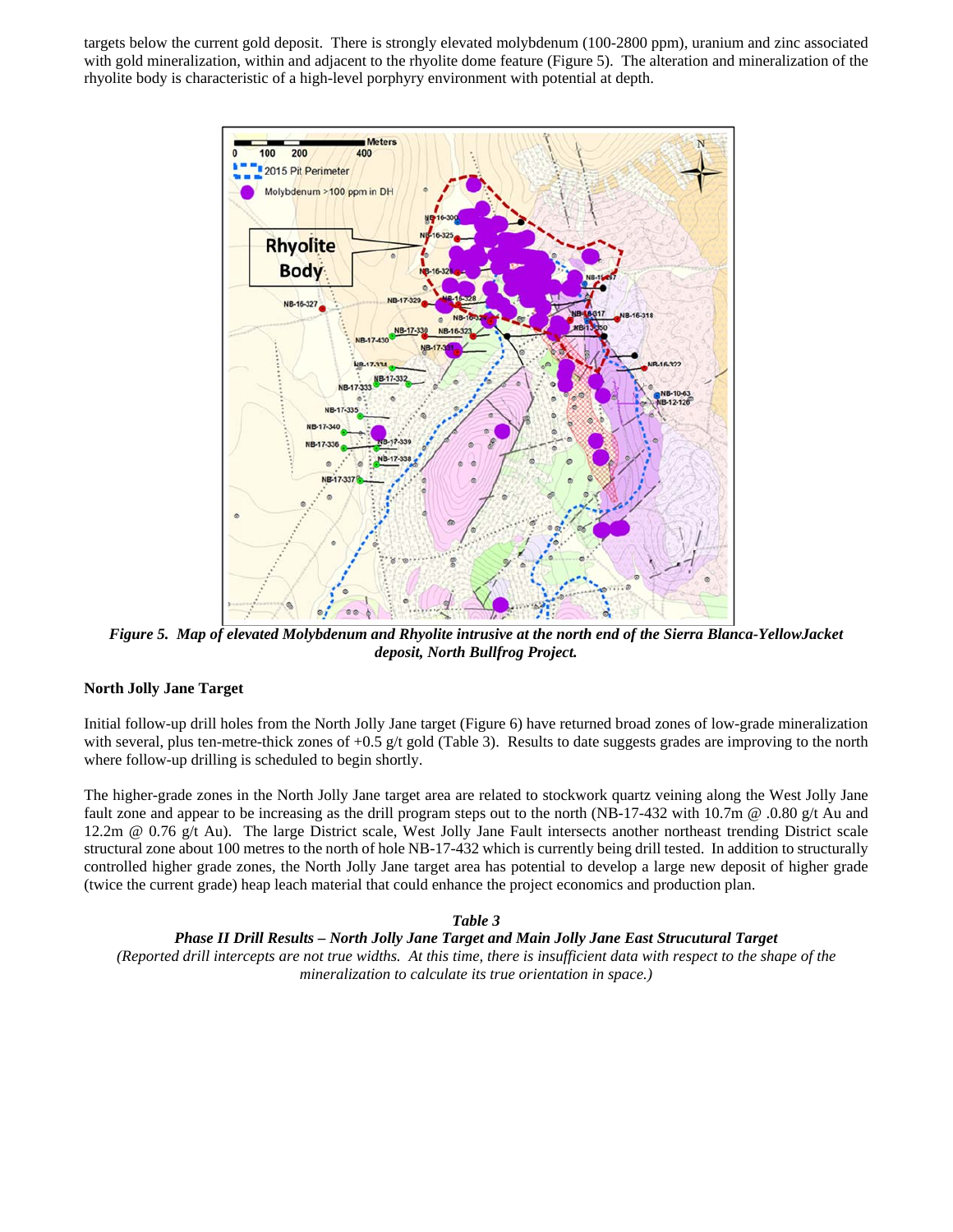# **North Jolly Jane**

|                 | From $(m)$ | To(m)  | Length $(m)^*$ | Gold(g/t) | Silver $(g/t)$ |
|-----------------|------------|--------|----------------|-----------|----------------|
| NB-17-431       | 44.20      | 265.18 | 220.98         | 0.21      | 0.94           |
| $AZ$ 085 dip-50 | 272.80     | 304.80 | 32.00          | 0.23      | 0.39           |

*Hole ended in gold mineralization* 

| <b>NB-17-432</b> | 53.34  | 65.53  | 12.19 | 0.75 | 2.20 |
|------------------|--------|--------|-------|------|------|
| AZ 085 dip-55    | 80.77  | 82.30  | 1.52  | 1.32 | 2.15 |
|                  | 146.30 | 156.97 | 10.67 | 0.36 | 0.46 |
| inc              | 152.40 | 155.45 | 3.05  | 0.73 | 0.67 |
|                  | 166.12 | 198.12 | 32.00 | 0.56 | 1.41 |
| inc              | 167.64 | 179.83 | 12.19 | 0.76 | 1.50 |
| inc              | 184.40 | 188.98 | 4.58  | 0.77 | 1.69 |
|                  | 233.17 | 286.51 | 53.34 | 0.27 | 0.71 |

*Hole ended in gold mineralization* 

| NB-17-433 | 131.06 | 234.70 | 103.64 | 0.33 | 1.10 |
|-----------|--------|--------|--------|------|------|
| inc       | 185.93 | 199.64 | 13.71  | 0.56 | 1.26 |
| inc       | 213.36 | 217.93 | 4.57   | 0.58 | 1.23 |
| inc       | 222.50 | 225.55 | 3.05   | 0.53 | 1.36 |
|           | 251.46 | 286.51 | 35.05  | 0.35 | 0.63 |
| inc       | 275.84 | 280.42 | 4.58   | 0.66 | 0.64 |

AZ 085 dip-55 *Hole ended in gold mineralization* 

### **Main Jolly Jane (east structural target)**

| <b>NB-17-434</b> | 62.48  | 65.53  | 3.05  | 0.39 | 1.00 |
|------------------|--------|--------|-------|------|------|
| AZ 085 dip-45    | 70.10  | 89.92  | 19.82 | 0.38 | 0.97 |
| inc              | 73.15  | 79.25  | 6.10  | 0.59 | 1.18 |
|                  | 193.55 | 220.98 | 27.43 | 0.14 | 0.42 |

*\* Mineralized thickness calculated @ 0.10 g/t Au cutoff with internal intervals calculated @ 0.5 g/t Au cutoff*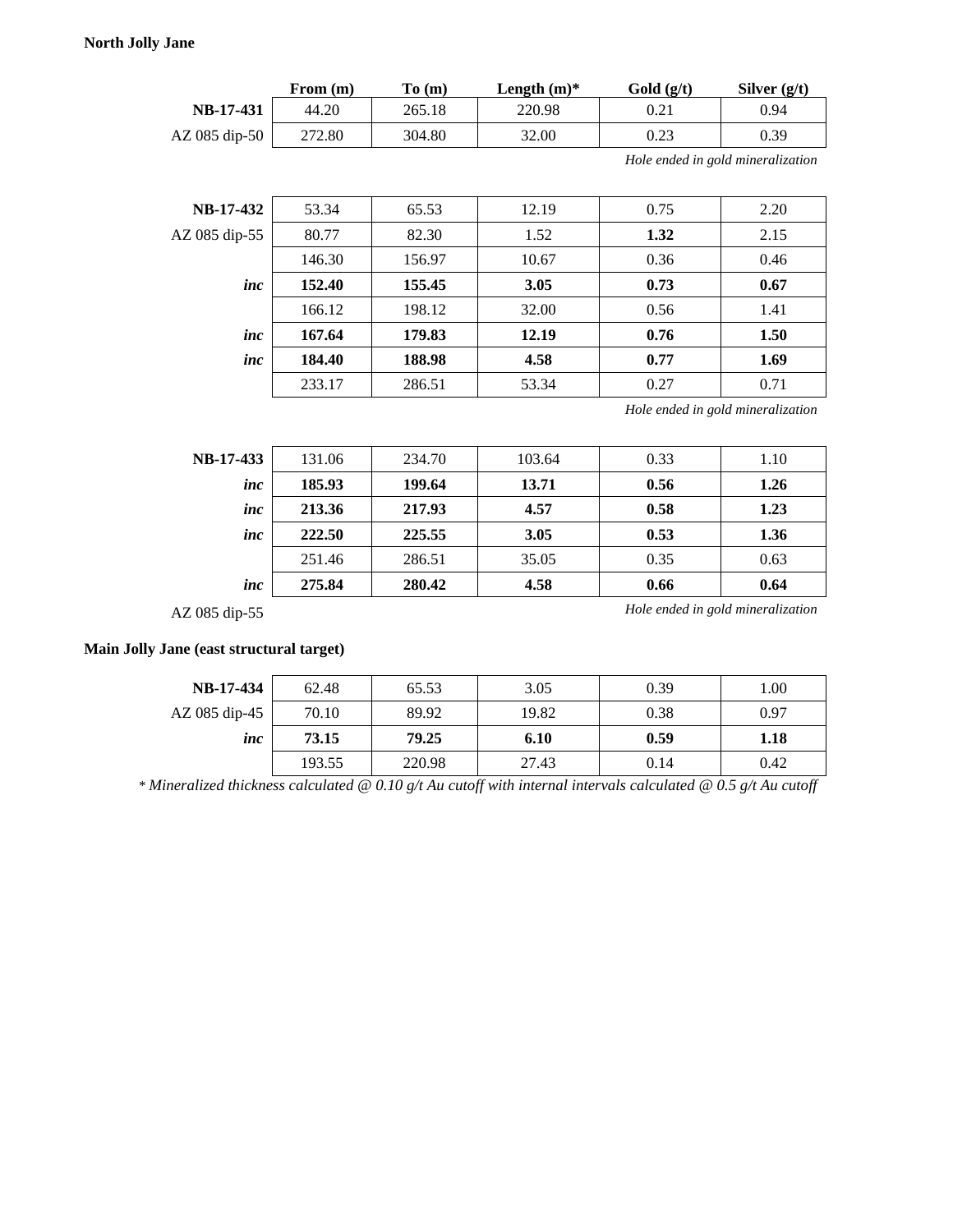

*Figure 6. Map showing drill holes at the new North Jolly Jane Target* 

# *Project Development Activities*

Monitoring programs to develop baseline characterization data for support of future permitting activities continued during the period. Water quality monitoring well, NB-WW-04, was re-completed by installing an electric powered, submersible well pump. The pump has the capacity to completely empty the well in approximately 20 minutes, and will allow the project to verify historic water quality data collected in the well.

The Company's Sarcobatus water production well was re-conditioned by installing a new casing and submersible pump. The well was produced for sustained 4 hour periods to characterize the transmissivity of the aquifer at the Company's property to the north of the North Bullfrog Project.

Metallurgical testing of mineralization from the YellowJacket, Liberator and Western Zone was begun in Q1 of calendar year 2017. The testing includes flotation concentration tests of 11 samples, and 5 column leach tests. Results are pending completion of the tests.

# **Qualified Person and Quality Control/Quality Assurance**

Jeffrey A. Pontius (CPG 11044), a qualified person as defined by National Instrument 43-101, has supervised the preparation of the scientific and technical information that forms the basis for the NBP disclosure in this Quarterly Report on Form 10-Q and has approved the disclosure in this Quarterly Report on Form 10-Q related thereto. Mr. Pontius is not independent of the Company, as he is the CEO and holds common shares and incentive stock options.

The exploration program at the NBP was designed and supervised by Mark Reischman, Nevada Exploration Manager, who is responsible for all aspects of the work, including the quality control/quality assurance program. On-site personnel at the project log and track all samples prior to sealing and shipping. All sample shipments are sealed and shipped to ALS Minerals in Reno, Nevada, for preparation and then on to ALS Minerals in Reno, Nevada, or Vancouver, B.C., for assay. McClelland Laboratories Inc. prepared composites from duplicated RC sample splits collected during drilling. Bulk samples were sealed on site and delivered to McClelland Laboratories Inc. by ALS Minerals or Corvus personnel. All metallurgical testing reported was conducted or managed by McClelland Laboratories Inc.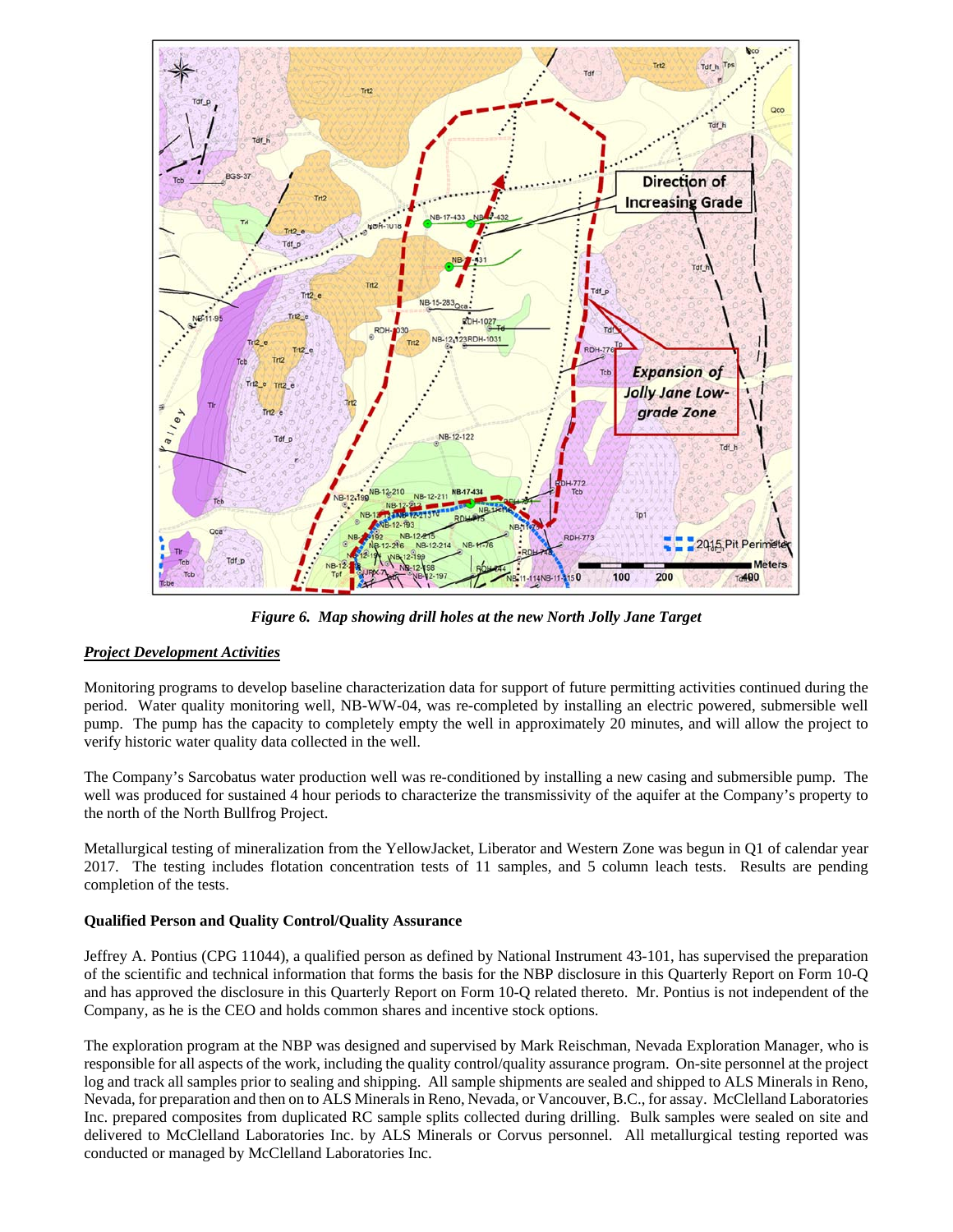Carl Brechtel (Colorado PE 23212 and Nevada PE 8744), a qualified person as defined by National Instrument 43-101, has supervised the NBP metallurgical testing program and has approved the disclosure in this Quarterly Report on Form 10-Q related thereto. Mr. Brechtel is not independent of the Company, as he is the Chief Operating Officer and holds common shares and incentive stock options.

ALS Minerals' quality system complies with the requirements for the International Standards ISO 9001:2000 and ISO 17025:1999. Analytical accuracy and precision are monitored by the analysis of reagent blanks, reference material and replicate samples. Quality control is further assured by the use of international and in-house standards. Finally, representative blind duplicate samples are forwarded to ALS Minerals and an ISO compliant third party laboratory for additional quality control.

For additional information on the NBP project, including information relating to exploration, data verification and the mineral resource estimates, see the Technical Report, which is available under Corvus Gold's SEDAR profile at www.sedar.com and EDGAR profile at www.sec.gov. The Technical Report is referred to herein for informational purposes only and is not incorporated herein by reference. The Technical Report contains disclosure regarding mineral resources that are not Guide 7 compliant proven or probable reserves, see "Cautionary Note to U.S. Investors Regarding Estimates of Measured, Indicated and Inferred Resources and Proven and Probable Reserves" above.

### **Results of Operations**

# **Nine months ended February 28, 2017 Compared to Nine months ended February 29, 2016**

For the nine months ended February 28, 2017 the Company had a net loss of \$4,829,427 compared to a net loss of \$5,981,130 in the comparative period of the prior year. Included in net loss was \$453,788 (2016 - \$639,350) in stock-based compensation charges which is a result of stock options granted during the period and previously granted stock options which vested during the period. The decrease in loss of \$1,151,703 in the nine months period of the current year was due to a combination of factors discussed below.

The primary factor for the decrease in the net loss was the exploration expenditures of \$2,107,236 incurred in the current period compared to \$2,300,159 in the comparative period of the prior year. The exploration activities of the Company decreased mainly due to less funding being available in the current period compared with the comparative period of the prior year offset by an increase in stock-based compensation charges of \$23,366 in the current period compared to \$13,809 in the prior period.

Consulting fees decreased to \$456,531 (2016 - \$536,111) mainly due to decreased stock-based compensation charges of \$233,281 during the current period compared to \$317,528 in the comparative period of the prior year.

Insurance expenses increased to \$105,913 (2016 - \$93,107) mainly due to increased insurance premiums as a result of increased Director and Officer Liability coverage during the current period.

Investor relations expenses decreased to \$564,355 (2016- \$568,189) due to decreased stock-based compensation charges of \$55,431 during the current period compared to \$75,621 in the comparative period of the prior year offset by an increase of \$16,356 in investor relations-related travel and advertising and marketing during the current period as part of the Company's efforts to secure additional financing.

Office expenses decreased to \$89,931 (2016 - \$103,847) mainly due to decrease in number of personnel as well as decrease in general office expenses as a result of the relocation of the Company's head office in Vancouver in May 2016.

Professional fees decreased to \$206,356 (2016 - \$254,556) due to decreased stock-based compensation charges of \$5,112 during the current prior compared to \$13,802 in the comparative period of the prior year and a decrease of \$39,510 in legal and accounting fees in the current period compared to the comparative period of the prior year as a result of the Company registering its securities in the United States in the comparative period of the prior year and a general decrease in activities in the current period compared to the comparative period of the prior year.

Regulatory expenses decreased to \$67,809 (2016 - \$81,886) mainly due to more expenses incurred in the comparative period of the prior year as a result of the Company registering its securities in the United States in the comparative period of the prior year.

Travel expenses increased to \$107,415 (2016 - \$79,545) mainly due to more conferences attended during the current period as part of the Company's efforts to secure additional financing.

Wages and benefits decreased to \$1,045,682 (2016 - \$1,421,694) mainly due to decreased stock-based compensation charges of \$136,598 during the current period compared to \$218,590 in the comparative period of the prior year and a decrease of \$294,020 in wages and benefits in the current period mainly as a result of adjustment in wages of several senior executive officers and the severance pay to the former President in the comparative period of the prior year.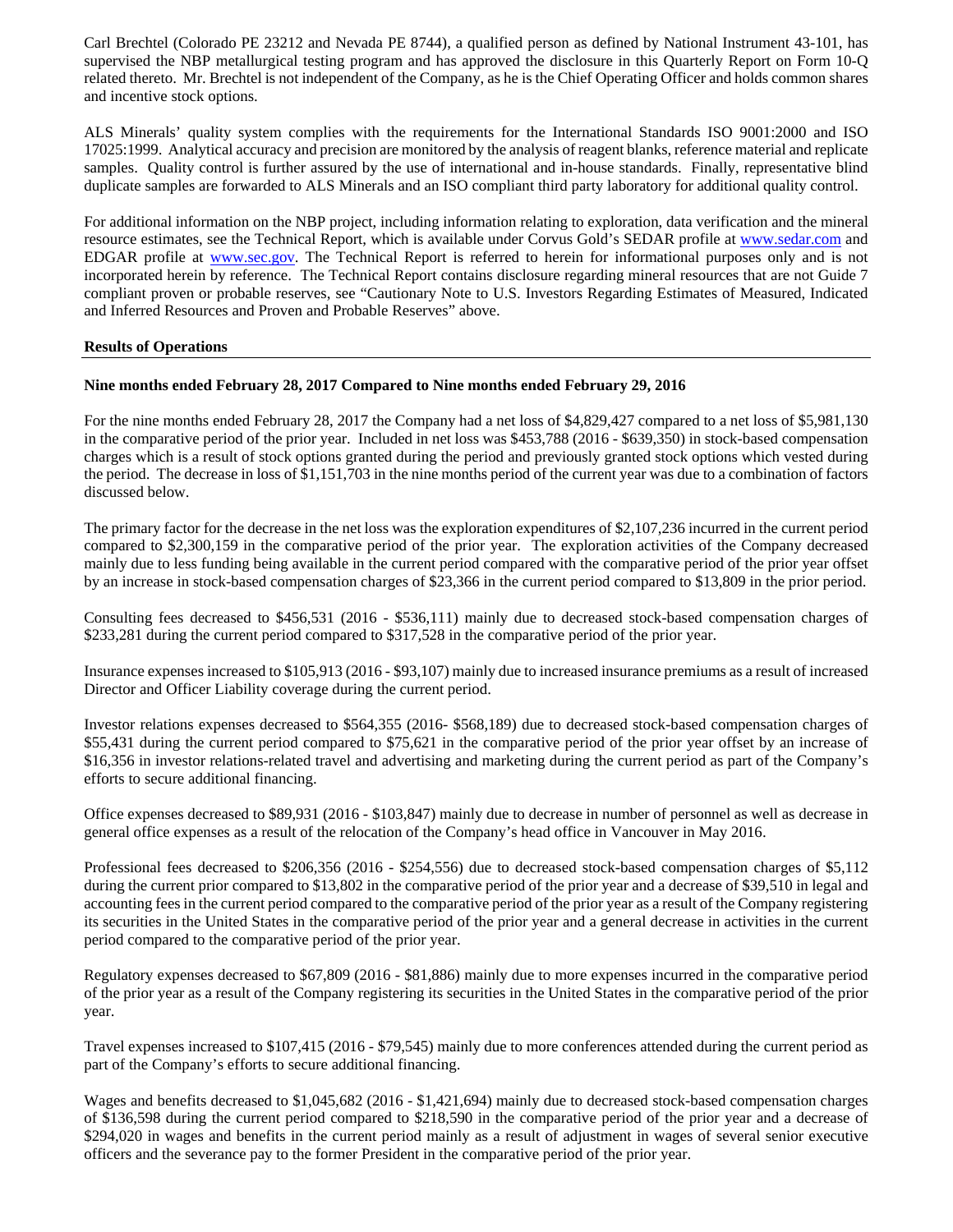Other expense categories that reflected only moderate change period over period were administration expenses of \$545 (2016 - \$6,457), depreciation expenses of \$16,544 (2016 - \$19,629), and rent expenses of \$80,309 (2016 - \$86,560).

Other items amounted to an income of \$19,199 compared to a loss of \$429,390 in the prior period. There was a gain on sale of the Company's interest in the West Pogo property of \$25,728 and a gain on sale of the Company's interest in the LMS property of \$66,669 in the comparative period of the prior year and a write-off of the Company's interest in the Chisna property of \$677,695 in the comparative period of the prior year. There was a decrease in foreign exchange to a loss of \$4,860 (2016 gain of \$144,223), which is the result of factors outside of the Company's control and an increase in interest income of \$24,059 (2016 - \$11,685) as a result of less investment in cashable GIC's during the current period.

### **Three months ended February 28, 2017 Compared to Three months ended February 29, 2016**

For the three months ended February 28, 2017, the Company had a net loss of \$1,995,267 compared to a net loss of \$1,536,738 in the comparative period of the prior year. Included in net loss was \$139,705 (2016 - \$182,881) in stock-based compensation charges which is a result of previously granted stock options which vested during the period. The increase in loss of \$458,529 in the three month period of the current year was due to a combination of factors discussed below.

Exploration expenditures of \$877,567 incurred in the current period compared to \$405,701 in the comparative period of the prior year. The exploration activities of the Company increased mainly due to more funding being available in the current period compared with the comparative period of the prior year and an increase in stock-based compensation charges of \$9,845 in the current period compared to \$4,549 in the prior period.

Insurance expenses increased to \$47,597 (2016 - \$30,918) mainly due to increased insurance premiums as the Company increased its Directors and Officers Liability coverage during the current period compared with the comparative period of the prior year.

Investor relations expenses increased to \$224,332 (2016 - \$206,153) due to decreased stock-based compensation charges of \$17,688 during the current period compared to \$20,156 in the prior period offset by an increase of \$20,647 in investor relationsrelated travel, and advertising and marketing during the current period compared with the comparative period of the prior year due to the Company's efforts to secure additional financing.

Travel expenses increased to \$23,097 (2016 - \$11,075) due to more conferences attended during the current period as part of the Company's effort to secure additional financing.

Wages and benefits decreased to \$482,674 (2016 - \$572,979) mainly due to a decrease in stock-based compensation charges of \$43,427 in the current period compared to \$58,973 in the prior period and a decrease of \$74,759 in wages and benefits in the current period mainly as a result of the departure of the former President in the comparative period of the prior year.

Other expense categories that reflected only moderate change period over period were administration expenses of \$92 (2016 - \$1,832), consulting fees of \$164,869 (2015 - \$193,492), depreciation expenses of \$5,537 (2016 - \$6,831), office expenses of \$27,818 (2016 - \$35,161), professional fees of \$82,433 (2015 - \$89,826), regulatory expenses of \$35,954 (2016 - \$41,901), and rent expenses of \$27,961 (2016 – \$32,128).

Other items amounted to an income of \$4,664 compared to an income of \$91,259 in the prior period. This was mainly due to a gain on sale of the Company's interest in the LMS property of \$66,669 in the comparative period of the prior year. There was a decrease in foreign exchange to a loss of \$1,065 (2016 - gain of \$22,573), which is the result of factors outside of the Company's control and an increase in interest income of \$5,729 (2016 - \$2,017) as a result of less investment in cashable GIC's during the current period.

# **Liquidity and Capital Resources**

The Company has no revenue generating operations from which it can internally generate funds. To date, the Company's ongoing operations have been financed by the sale of its equity securities by way of public offerings, private placements and the exercise of incentive stock options and share purchase warrants. The Company believes that it will be able to secure additional private placements and public financings in the future, although it cannot predict the size or pricing of any such financings. In addition, the Company can raise funds through the sale of interests in its mineral properties, although current market conditions have substantially reduced the number of potential buyers/acquirers of any such interest(s). This situation is unlikely to change until such time as the Company can develop a bankable feasibility study on one of its projects. When acquiring an interest in mineral properties through purchase or option, the Company will sometimes issue common shares to the vendor or optionee of the property as partial or full consideration for the property interest in order to conserve its cash.

The Company reported cash and cash equivalents of \$2,981,212 as at February 28, 2017 compared to \$4,783,519 as at May 31, 2016. The change in cash position was the net result of \$4,416,651 used for operating activities, \$7,739 used on property and equipment, \$66,876 used on capitalized acquisition costs, \$2,683,446 received from the private placement of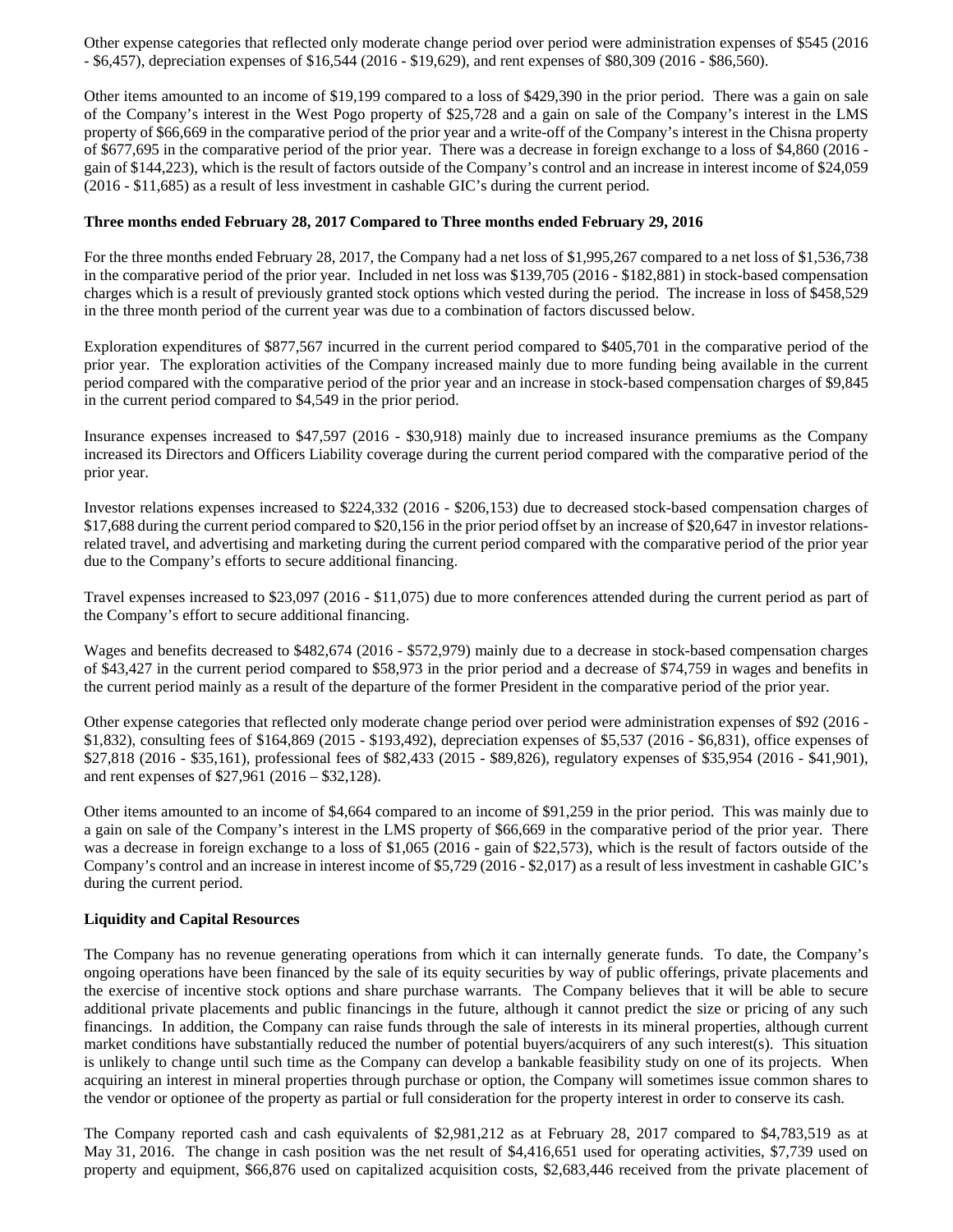common shares in July of 2016 (net of share issuance costs) and exercise of stock options during the nine months ended February 28, 2017.

As at February 28, 2017, the Company had working capital of \$3,002,430 compared to working capital of \$4,742,321 as at May 31, 2016. The Company expects that it will operate at a loss for the foreseeable future and believes the current cash and cash equivalents will be insufficient for it to maintain its currently held properties, and fund its currently anticipated general and administrative costs until May 31, 2019. Following May 31, 2019, the Company will need to scale back anticipated activities and costs or raise additional financing to fund operations through the year ending May 31, 2020. The Company's current anticipated operating expenses are \$942,000 until May 31, 2017 and \$3,630,000 until February 28, 2018. The Company's anticipated monthly burn rate averages approximately \$314,000 for March to May 2017, where approximately \$177,000 is for administrative purposes and approximately \$137,000 is for planned exploration expenditures related to the completion of the ongoing Phase II exploration program at the NBP. From March 2017 to February 2018, the Company's anticipated monthly burn rate averages approximately \$302,000, of which \$235,000 is for administrative purposes and approximately \$67,000 is for planned exploration expenditures related to the ongoing Phase II exploration program at the NBP. In any event, the Company will be required to raise additional funds, again through public or private equity financings, prior to the end of September 2019 in order to continue in business. Should such financing not be available in that time-frame, the Company will be required to reduce its activities and will not be able to carry out all of its presently planned exploration and development activities at the NBP on its currently anticipated scheduling.

The Company currently has no further funding commitments or arrangements for additional financing at this time (other than the potential exercise of incentive stock options) and there is no assurance that the Company will be able to obtain additional financing on acceptable terms, if at all. There is significant uncertainty that the Company will be able to secure any additional financing in the current equity markets. The quantity of funds to be raised and the terms of any proposed equity financing that may be undertaken will be negotiated by management as opportunities to raise funds arise.

The Company has no exposure to any asset-backed commercial paper. Other than cash held by its subsidiaries for their immediate operating needs in Alaska and Nevada, all of the Company's cash reserves are on deposit with a major Canadian chartered bank. The Company does not believe that the credit, liquidity or market risks with respect thereto have increased as a result of the current market conditions. However, in order to achieve greater security for the preservation of its capital, the Company has, of necessity, been required to accept lower rates of interest, which has also lowered its potential interest income.

### **Off-Balance Sheet Arrangements**

The Company has no off-balance sheet arrangements.

# **Environmental Regulations**

The operations of the Company may in the future be affected from time to time in varying degrees by changes in environmental regulations, including those for future removal and site restoration costs. Both the likelihood of new regulations and their overall effect upon the Company vary greatly and are not predictable. The Company's policy is to meet or, if possible, surpass standards set by relevant legislation by application of technically proven and economically feasible measures.

# **Certain U.S. Federal Income Tax Considerations for U.S. Holders**

The Company has been a "passive foreign investment company" ("PFIC") for U.S. federal income tax purposes in recent years and expects to continue to be a PFIC in the future. Current and prospective U.S. shareholders should consult their tax advisors as to the tax consequences of PFIC classification and the U.S. federal tax treatment of PFICs. Additional information on this matter is included in the Company's Annual Report on Form 10-K as filed with the SEC on August 22, 2016, under "Certain United States Federal Income Tax Considerations".

#### **Emerging Growth Company Status**

We qualify as an "emerging growth company" as defined in Section 101 of the Jumpstart our Business Startups Act ("JOBS Act") as we do not have more than \$1,000,000,000 in annual gross revenue and did not have such amount as of May 31, 2016, being the last day of our last fiscal year.

We may lose our status as an emerging growth company on the last day of our fiscal year during which (i) our annual gross revenue exceeds \$1,000,000,000 or (ii) we issue more than \$1,000,000,000 in non-convertible debt in a three-year period. We will lose our status as an emerging growth company if at any time we are deemed to be a large accelerated filer. We will lose our status as an emerging growth company on the last day of our fiscal year following the fifth anniversary of the date of the first sale of common equity securities pursuant to an effective registration statement (August 28, 2019).

As an emerging growth company, we are exempt from Section 404(b) of the Sarbanes-Oxley Act of 2002 and Section 14A (a) and (b) of the Securities Exchange Act of 1934. Such sections are provided below: